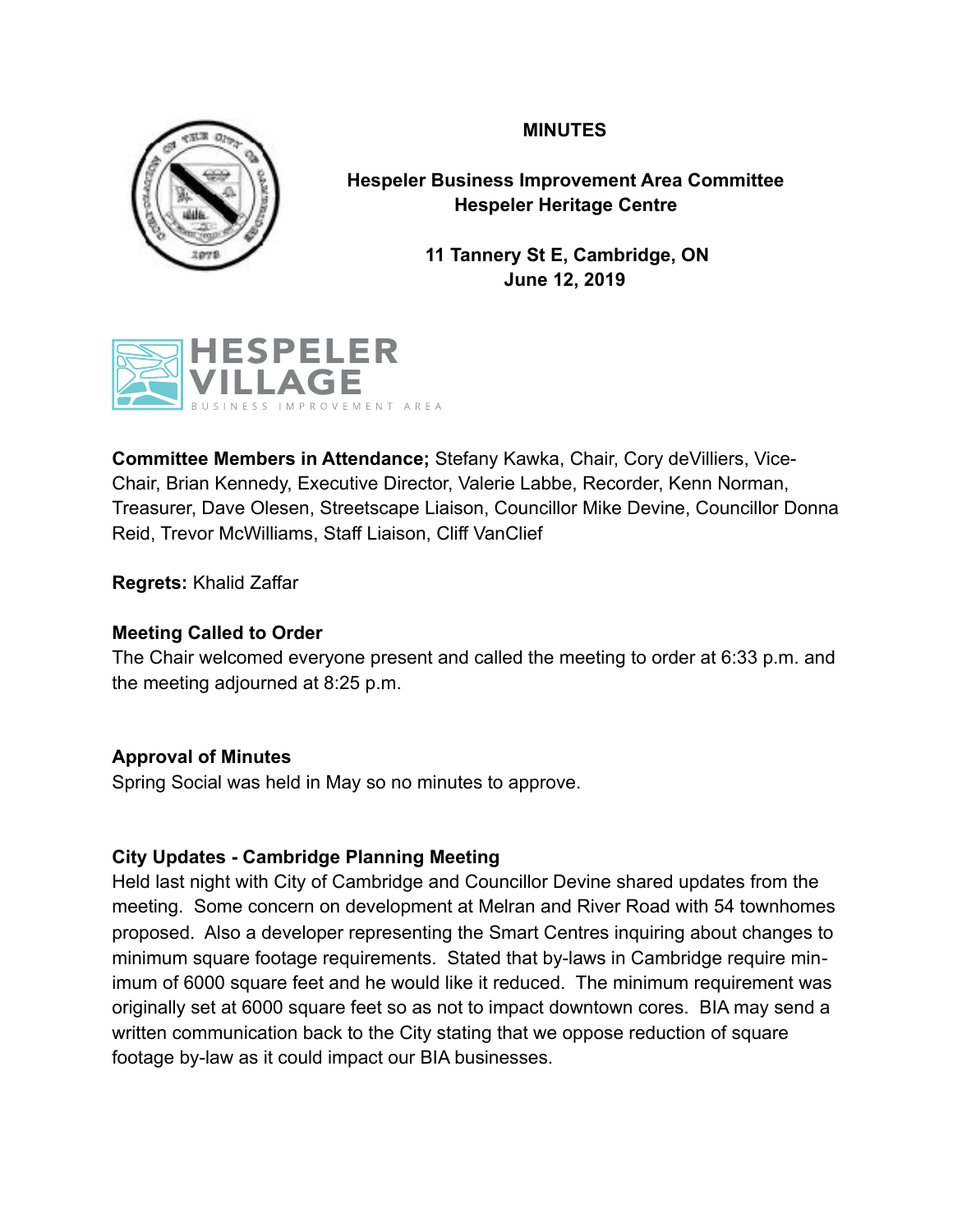### **City Updates - Forbes Estate**

Public Meeting was held recently. Smaller community meetings will also occur.

#### **City Updates - Adam Street construction**

On track and near completion.

### **City Updates - Municipal Accommodation Tax Review**

Tax is levied on hotels and visitors and the funds are used for tourism. Portion used for Waterloo regional tourism. Tricia Lewis is involved for the City for this tax review.

**Hespeler Sign Updates** - A site meeting was held today with City staff, BIA members and 654 Signs. Reviewed all aspects including landscaping to be completed when sign installed and illumination for the sign. Blocks of limestone we were going to re-used and Dave is looking into whether than can still occur as blocks were moved when work by utilities was recently completed. Trevor suggested the City look into purchasing new stone if required. Dave will send an email to Peter who is the building owner at that corner as awareness of next steps and that sign installation is proceeding. Plans for a press release when the sign is installed.

#### **Hespeler Sign Commemorative Plaque**

Previous discussions around a commemorative plaque to possibly be installed at the Hespeler Sign. Trevor suggested we talk with Shirley Bowman with the Preston BIA who has a contact for a company that installed a plaque at Central Park as an option jlrsmith@mac.com that looks like bronze but costs much less. Brian and Dave will take care of wording and ordering the plaque and a draft will be sent to BIA board for review and approval.

#### **Flower Baskets (Maintenance)**

Planters have now been hung and the size and quality is excellent. Hung incorrectly possibly due to new company (not on i-hook). Dave sent letter to city staff and response that it will be rectified. Completed today.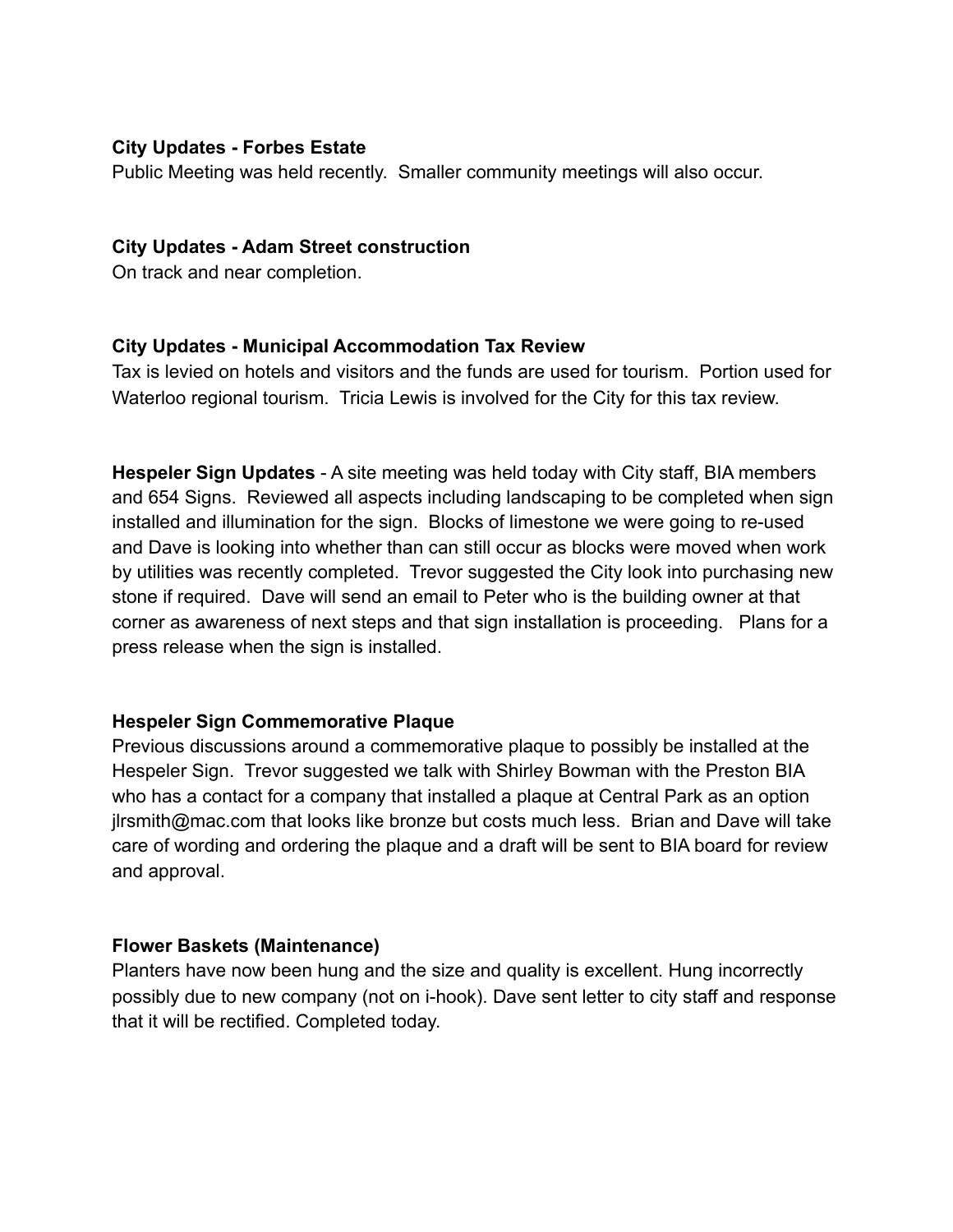# **Adam Street (Maintenance)**

Concerns as grass planted in front of library however a small strip left out. also new trees planted without water bags so does not seem that the trees will survive. City staff aware and are looking into it.

#### **Banner Initiative**

Brian has been working with the 3 BIA's and with Creative Capital of Canada and proposing banners with a similar look for all 3 cores. Creative Capital of Canada is an exciting new movement and our hope is that it can foster good conversation with 3 BIA's to work together on this and future initiatives. Brian also worked with Joel from HIP Developments as well as the Him & Her Agency to design the banners for 3 BIA's which recognize the creative history of Cambridge. Brian received artwork yesterday. As next steps, Brian will present to both Preston and Galt BIA's for artwork approval. Quote from a print agency in Kitchener to complete full order for all three BIA's will be submitted. Dave has confirmed that we can hang 60 in Hespeler and that the print company will be aware of the specifications to ensure they hang correctly as we have had previous design issues with banners tearing or becoming unfastened. Trevor confirmed we can use 50/50 funds for this initiative. Tentative target is to have banners ready to install by early July. Brian to submit artwork to Dennis Lopes for formal City approval.

THAT we approve artwork for the six banner designs with further approval for cost once that is finalized.

Moved by: Dave Olesen Seconded by: Kenn Norman

# **Sponsorship Application - Hespeler Village Music Festival**

Requesting \$750 towards one hour of entertainment at the festival and \$250 towards social media boost. Festival is also branding festival and will sell branded items at the festival to provide other revenue streams.

THAT we agree to provide \$750 towards entertainment costs at the festival along with \$250 towards a social media boost.

Moved by: Kenn Norman Seconded by: Valerie Labbe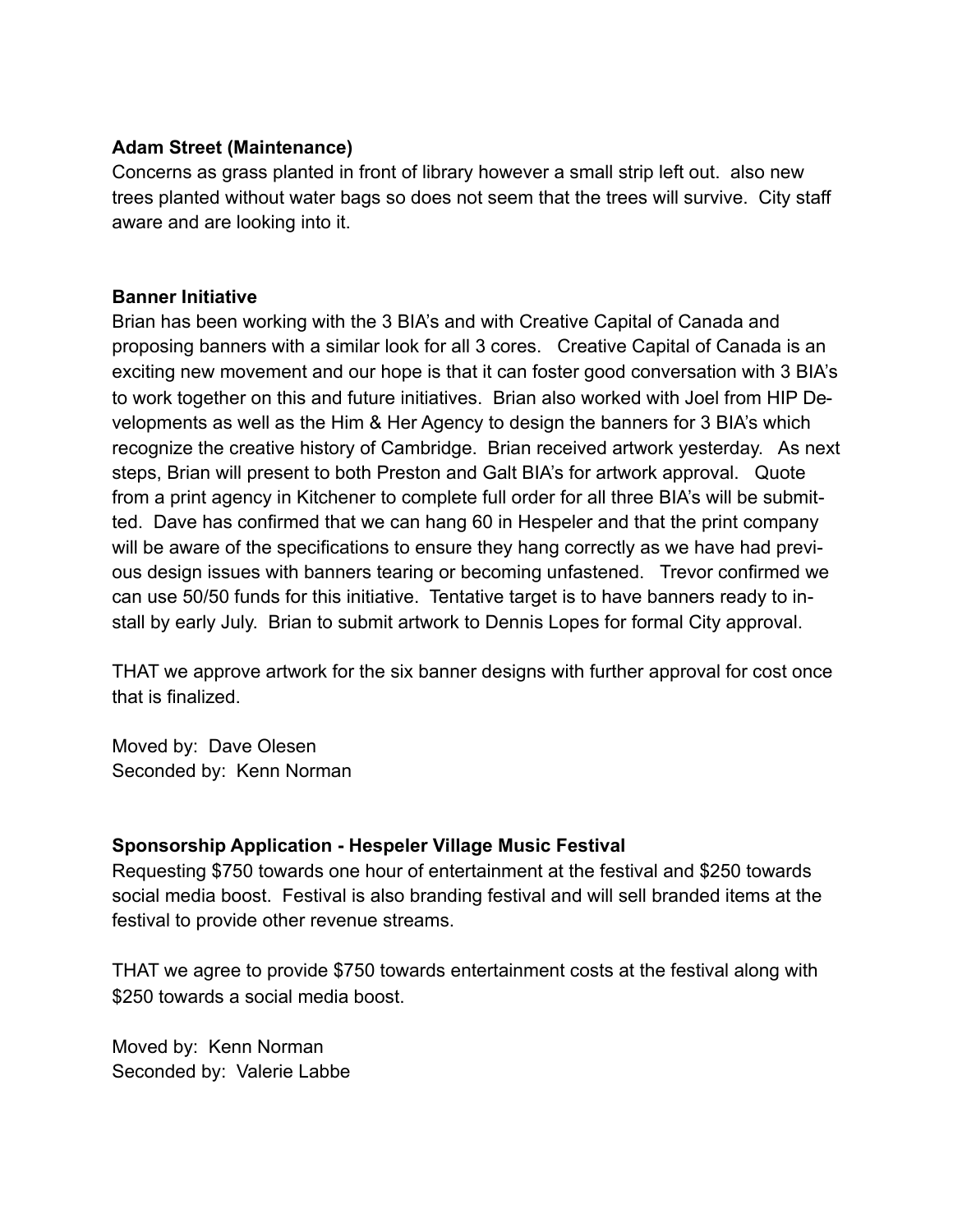### **Sponsorship Application - Santa Claus Parade**

We have previously given \$1000 sponsorship. All agreed this is a great event and very popular every year. The route changed last year and now turns onto Guelph Avenue and ends at Sheffield Drive. This reduces traffic for some businesses on the east side of Queen Street however the parade committee felt the change was required for safety of unloading and due to turning radius at Queen and Cooper St.

THAT we agree to provide \$1000 towards the cost of the Santa Claus parade.

Moved by: Kenn Norman Seconded by: Cliff VanClief

### **Sponsorship Application - Shop the Block**

Proposed shopping event to be held on the 3rd Friday from June to October. Brian talked with the organizers about using the BIA facebook page and website to promote the event. Currently One Sixty One Artisan Market and the By Hand and Fire Shop are confirmed. Suggestion from BIA board as to whether this could this be held every Friday and cross-advertise with the market til 7pm? this could allow for synergies with marketing. Brian will discuss with organizers. Sponsorship request for \$300 towards printing costs and \$100 social media boost. Printing and design assistance to be provided by BIA.

THAT we agree to provide \$400 towards printing costs and social media boosts provided the event is held every Friday until 7pm to cross-advertise with the Farmer's Market.

Moved by: Cory deVilliers Seconded by: Dave Olesen

#### **Video Power Up**

This business owner presented at the BIA Spring Social and has volunteered to start on business profiles and work with individual businesses to create live Facebook videos. Brian will send the information out to businesses so they can sign up if interested.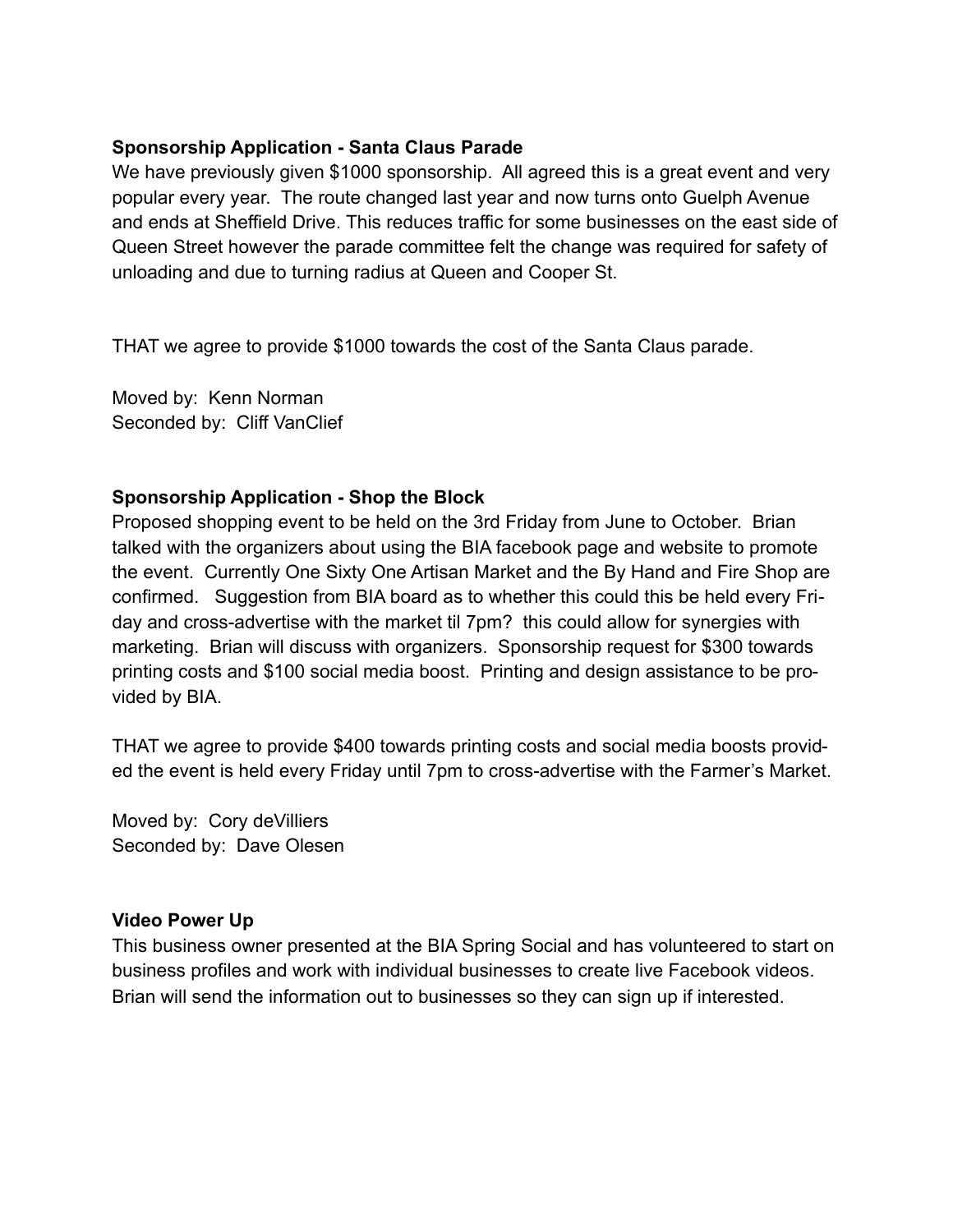#### **Letter of Support - Forbes Estate**

Email notification sent to board members before June meeting around a letter of support for this development with 5 votes to proceed.

# **Sponsorship Application - HVNA June Neighbourhood Day in the Park**

Request from HVNA to sponsor a neighbourhood day in Forbes Park that was held June 1st. Request for \$750 towards cost of event. Voted on over email prior to June meeting with vote to proceed with this request for sponsorship.

As a follow up, Cliff suggested we invite all neighbourhood groups to a meeting and cross promote with them. Cliff is president of Active Cambridge and he has met with all three in the past. Suggestion deferred to a Marketing discussion in Feb/March 2020.

# **Board of Directors 2019 - 2022 Term for elected positions**

Nominations for BIA board positions were voted on and approved as follows:

Nomination for Chair: Cliff VanClief

Nomination for Vice Chair: Cory deVilliers

Nomination for Treasurer: Kenn Norman

Nomination for Executive Director: Brian Kennedy

A formal vote was held and all voted to proceed. Councillor Devine and other BIA board members thanked Stefany for all the hard work and support as Chair for the past four years and for her commitment to continue as a board member.

# **July BIA Meeting**

The next meeting is set for Wednesday July 10, 2019.